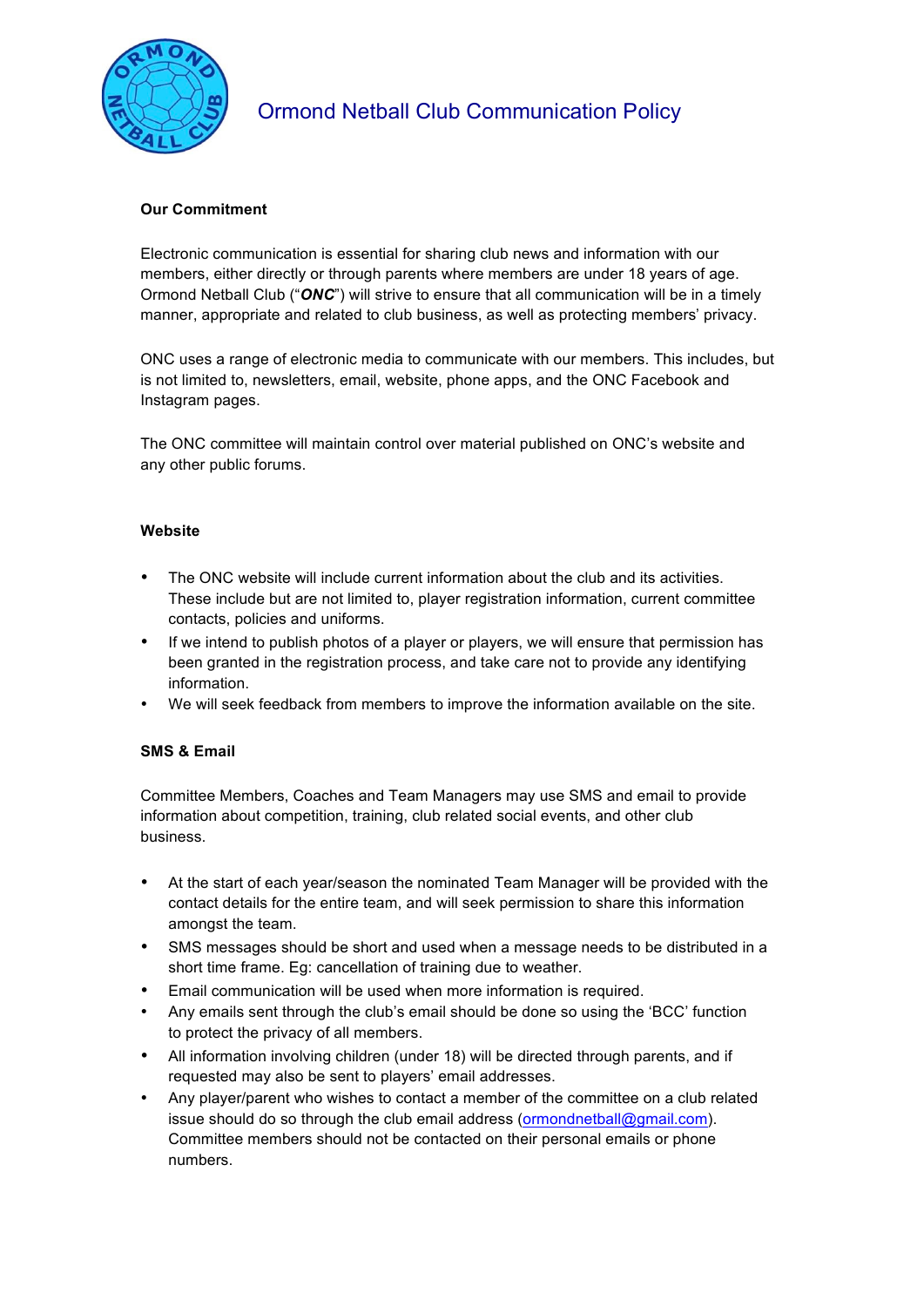# **Apps**

There are several apps now available, which can be used to communicate to teams, these apps include but are not limited to TeamApp and TeamStuff.

Whilst these apps are a great way to communicate to a team, it is up to the Coaches and/or Team Mangers to decide if this is the medium they choose to use to communicate to their teams.

All apps used should be free of charge to the members and not collect, store or misuse personal information.

Where members of the team are children, the app should be directed to the parents of the players, using the parent mode.

Administrators of the app should follow the same guidelines outlined in the SMS & Email section of this policy when using apps.

#### **Social Media**

Social media includes but is not limited to Facebook, Twitter, and Instagram.

ONC has set up and has responsibility for a club Facebook page, and a club Instagram page which are managed by members of the committee. The purpose of the club Facebook and Instagram pages is to both provide information of relevance to members of the club as well as allow non-members to gain an insight into our club. Anybody interacting with the pages should keep in mind that all content is public.

At this stage the club does not have a Twitter account, and there are no plans in the foreseeable future to create one.

Anything posted on social media in relation to ONC should abide by the following:

- All social media posts, blogs, and updates are treated as public comment.
- Posts (written, photos or video) will be relevant to the netball club and appropriate to be viewed by any age group.
- No personal information about members will be disclosed, including first names.
- Where relevant the club may use team names on a post, eg: "*Congratulations to the*
- *Ormond U15 Sunshine for winning the GF*".
- No statements made should be misleading, false or likely to question a person's reputation.
- No statements should be made which might bring our club into disrepute.

Creation of Team Based Facebook Pages

• Members wishing to create a team based Facebook page, may do so, must seek the approval of team members before adding them. The club takes no responsibility for content on these pages, and it is up to the page moderator to ensure all content is deemed appropriate.